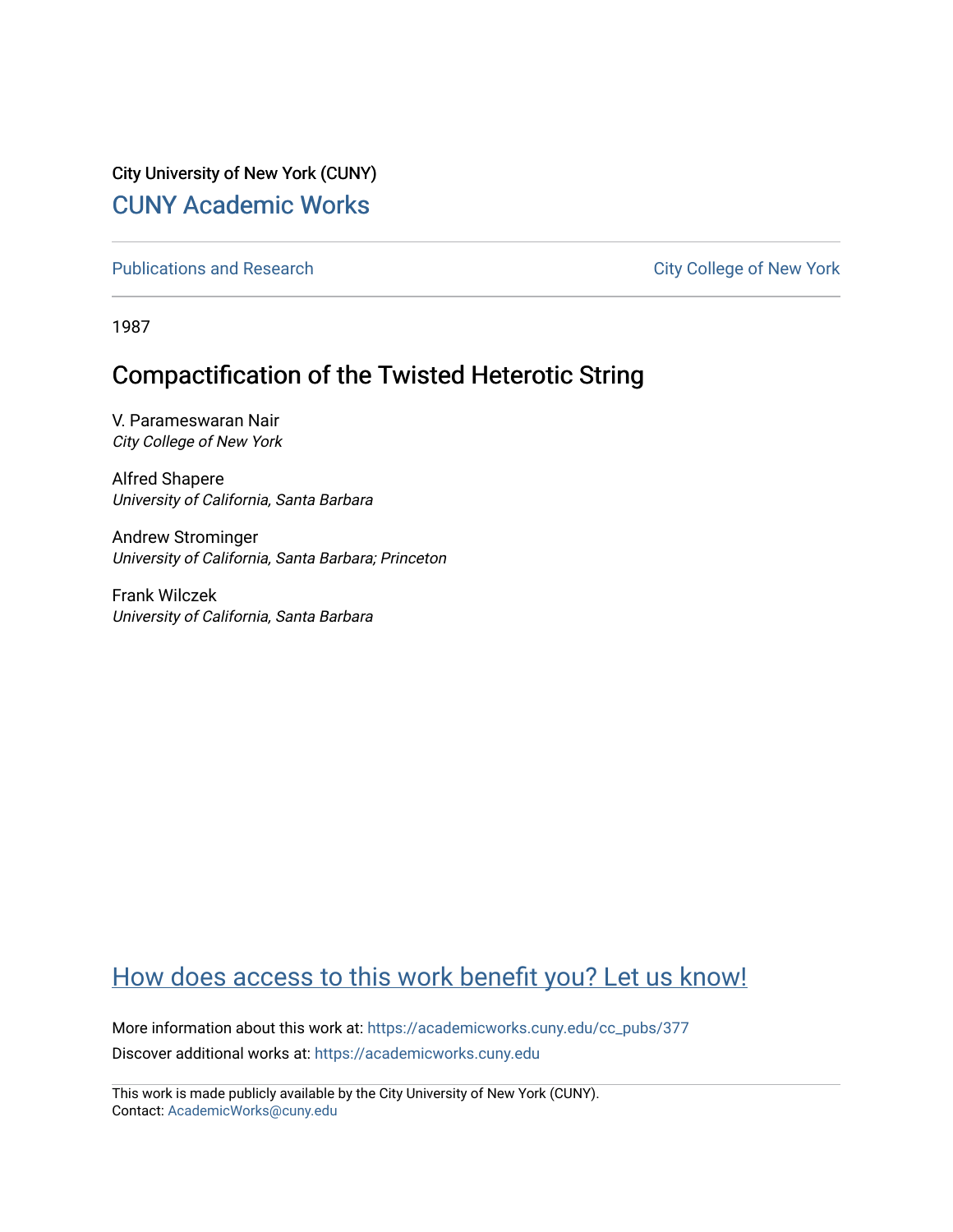

ISF-ITP-86-58 13.1986  $\overline{\Gamma}$ 



## $V.P.$  Nair<sup>1</sup>

## Alfred Shapere<sup>2</sup>

### Andrew Strominger<sup>1,3</sup>

Frank Wilczek<sup>1,2</sup>

### <sup>1</sup> Institute for Theoretical Physics University of California Santa Barbara, California 93106

<sup>2</sup>Department of Physics Univesity of California Santa Barbara, California 93106

<sup>3</sup>Institute for Advanced Study Princeton, NJ 08540

#### **ABSTRACT**

We consider compactifications of the recently discovered tachyou free nonsupersym-metric string on tori of Lorentzian self dual lattices. The one loop cosmological constant is computed as a function of the parameters characteriting the lattices. When the lattice parameters are treated as dynamical variables, their equations of motion require extremization of A. This extremization determines the allowed gauge groups and mass spectra. We explicitly find some extrema of A, valid to all orders in perturbation theory. A very general duality relation between compactifications is demonstrated, which leads to an equivalence of compactifications on tori of radii R and  $\frac{1}{R}$ .

#### I. Introduction

Recent progress in understanding string theories has brought to light a number of new constructions for producing both new string theories[1-3] and new compactifications [4-6]. Whether these constructions truly differ in a fundamental way, or are merely expansions of a single (or a few) string field theories around different vacua is an important issue, for hope of deriving observable realities from considerations of consistency at the Planck mass must largely rely on there being a severely limited choice of options. To settle this issue it will ultimately be necessary to go well beyond perturbative expansions, and to determine if constructions which look quite different in perturbation theory are somehow connected. Even if they do turn out to be connected to one another an important practical question will remain: which vacuum, if any, is the best starting point for a perturbative expansion? This is at least partially a question of stability; the false vacua will decay to the correct one.

In this note we combine two of the new constructions, to define still more consistent compactifications. The nature of these compactifications permits us to make a modest start on the questions of connectedness and stability. Specifically, we combine Narain's idea of compactification on Lorentzian lattices [4] with the recent ideas of Dixon and Harvey [1], and of Alvarez-Gaumé, Ginsparg, Moore, and Vafa [2] for constructing non-supersymmetric string theories. Narain's construction leads to classes of models which are continuously connected to one another. Indeed, this construction has been reinterpreted [7] as the presence of certain constant background fields on the 16-dimensional torus of the usual heterotic string [8]. It is very reasonable, then, to think that these models all sit within the same class - namely they are all different compactifications of the heterotic string. At the same time, the twisting construction has the important new feature of producing tachyon free models without supersymmetry. In particular, a finite non-zero cosmological term appears in these models due to imperfect cancellation between boson and fermion zero point energies

When we combine the two constructions, we find that the magnitude of the cos-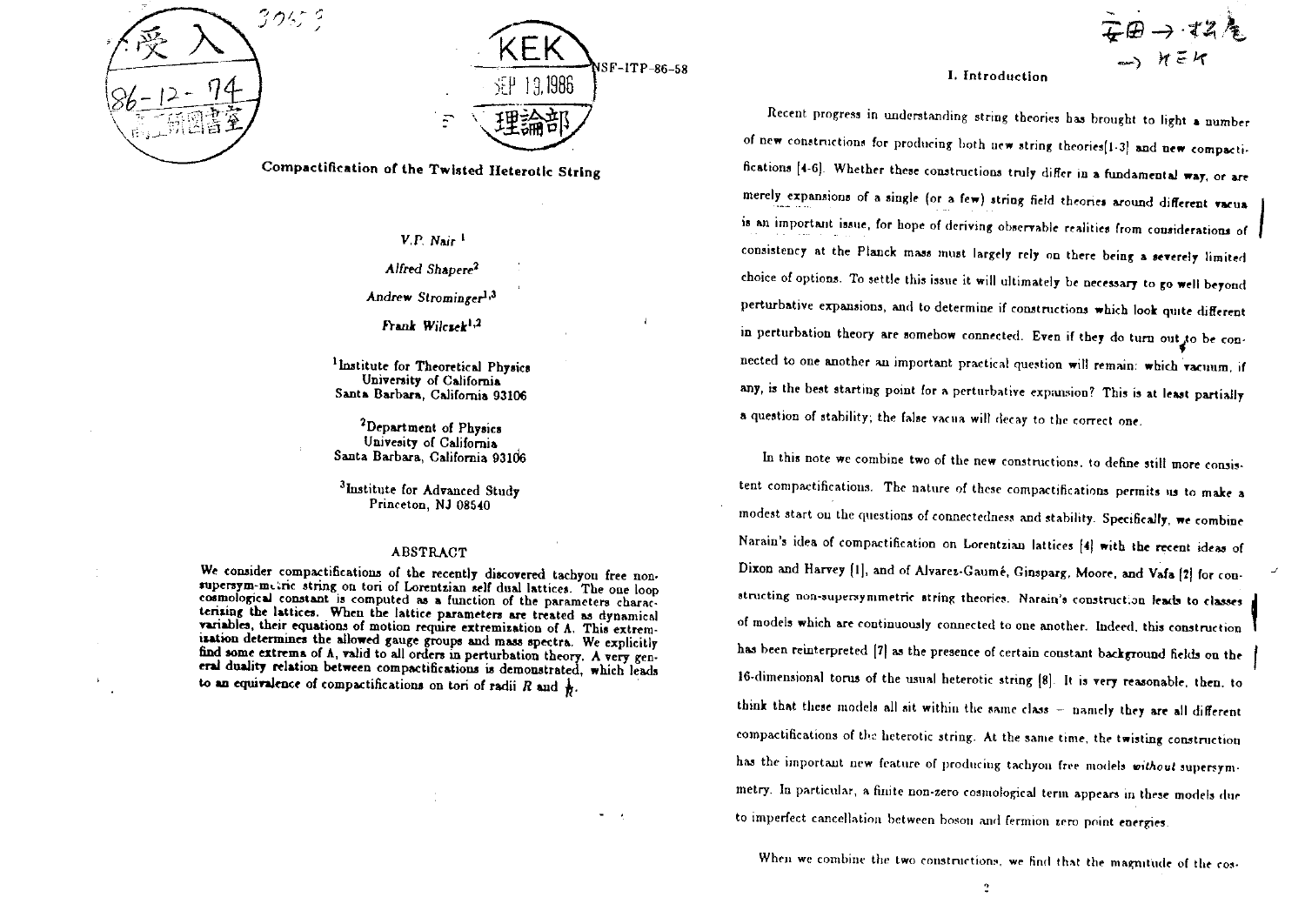mological term depends on the form of the Lorentzian lattice for, equivalently, on the magnitudes of the background fields). Stability requires that this term be extremized. This occurs only for a discrete set of compactifications.

A crucial feature of our analysis is a remarkable duality between tori with radii R and  $\frac{1}{D}$  (in units of string tension). We show that this duality implies a complete isomorphism between  $S<sub>1</sub>$  matrix elements on the different tori and has a generalization to arbitrary Lorentzian even self dual lattices. This duality is intimately related to several other dualities: the classic  $s \leftrightarrow t$  channel duality and modular invariance. Kramers-Wannier duality of two-dimensional theories [9], and electric-magnetic or charge-monopole duality [10]. In the present context, this duality is especially important because it allows us to identify stationary lattices, i.e. lattices for which the cosmological term has zero derivative to all orders in string perturbation theory.

#### II. The twisted heterotic string on Lorentzian lattices

We begin with a brief review of Narain's heterotic string theories and the twisted ten dimensional heterotic string. Then, after defining a twist projection and enumerating the sectors in twisted lower-dimensional theories, we compute the partition function and the cosmological constant A. Asymptotic properties of A are discussed, and local extrema are found. Modular invariance is proved in the appendix.

In the ten dimensional heterotic string [8], a 26-dimensional left moving closed bosonic string is fused to a right moving 10-dimensional closed superstring. The sixteen "internal" left moving dimensions are compactified on a 16-torus  $R^{16}/\Gamma$ , where the lattice  $\Gamma$  is required to be integral, even and self dual by momentum quantization,  $\sigma$ -translation invariance, and modular invariance, respectively. Such lattices exist only in 8n dimensions, and there are only two in 16 dimensions. These are the root lattices of  $E_3 \times E_3$  and  $Spin(32)/\mathbb{Z}_2$ . Actions of these groups on the string Hilbert space are realized when the internal dimensions are compactified on the corresponding tori. Remarkably, these same groups are singled out by the requirement that the resulting low energy field theory be anomaly free  $[11]$ .

Narain realized that the heterotic construction may be extended to dimensions  $D < 10$  by compactifying (26-D) left moving and (10-D) right moving string degrees of freedom on a Lorentzian even self dual lattice  $\Gamma$  in  $R^{26-D,10-D}$  [4]. Classically, the compactified left and right movers then have the mode expansions

$$
z^{I}(\sigma+t) = z^{I} + L^{I}(\sigma+t) + \sum_{n \neq 0} \frac{i}{2n} \alpha_{n}^{I} e^{in(\sigma+t)}
$$
  

$$
\tilde{z}^{A}(\sigma-t) = \tilde{z}^{A} + \tilde{L}^{A}(\sigma-t) + \sum_{n \neq 0} \frac{i}{2n} \tilde{\alpha}_{n}^{A} e^{in(\sigma-t)}
$$
(1)

where  $(L^I, \hat{L}^A) \in \Gamma$  is the winding vector, and  $\sigma$  ranges from 0 to  $2\pi$ . In the quantum theory, the left and right moving mass operators are

$$
\frac{1}{4}m_L^2 = \frac{1}{2}L^2 + N - 1
$$

$$
\frac{1}{4}m_R^2 = \frac{1}{2}\dot{L}^2 + \dot{N} - c
$$

c is a normal ordering constant which equals 0 for the Ramond sector and  $\frac{1}{2}$  for the Neveu-Schwarz sector. The physical states obey the constraint

$$
m_L^2 = m_R^2 \tag{2}
$$

Modular invariance requires that the tachyon at level  $-\frac{1}{2}$  be projected out of the physical spectrum. Thus  $m_R^2$  is never negative and since  $m^2 = m_L^2 + m_R^2 = 2m_R^2$ . these theories are tachyon free.

The massless gauge boson states correspond to winding vectors  $(L,0) \in \Gamma$  with  $L^2 = 2$  in addition to the standard Kaluza-Klein  $U(1)$  gauge bosons. If the set of such winding vectors contains the root lattice of a Lie group  $G$ , then  $G$  is a gauge group of the theory. The Kaluza-Klein  $U(1)$  bosons correspond to the Cartan subalgebra of the gauge group. Narain has found lattices leading to several gauge groups, including  $SO(52-2D)$  and  $E_8 \times E_8 \times G_{10-D}$  where  $G_{10-D}$  is any simply laced Lie group of rank  $(10 - D)$ .

The above construction gives a  $(26 - D)(10 - D)$  parameter family of compactifications of the heterotic string to D dimensions. This is because any two Lorentzian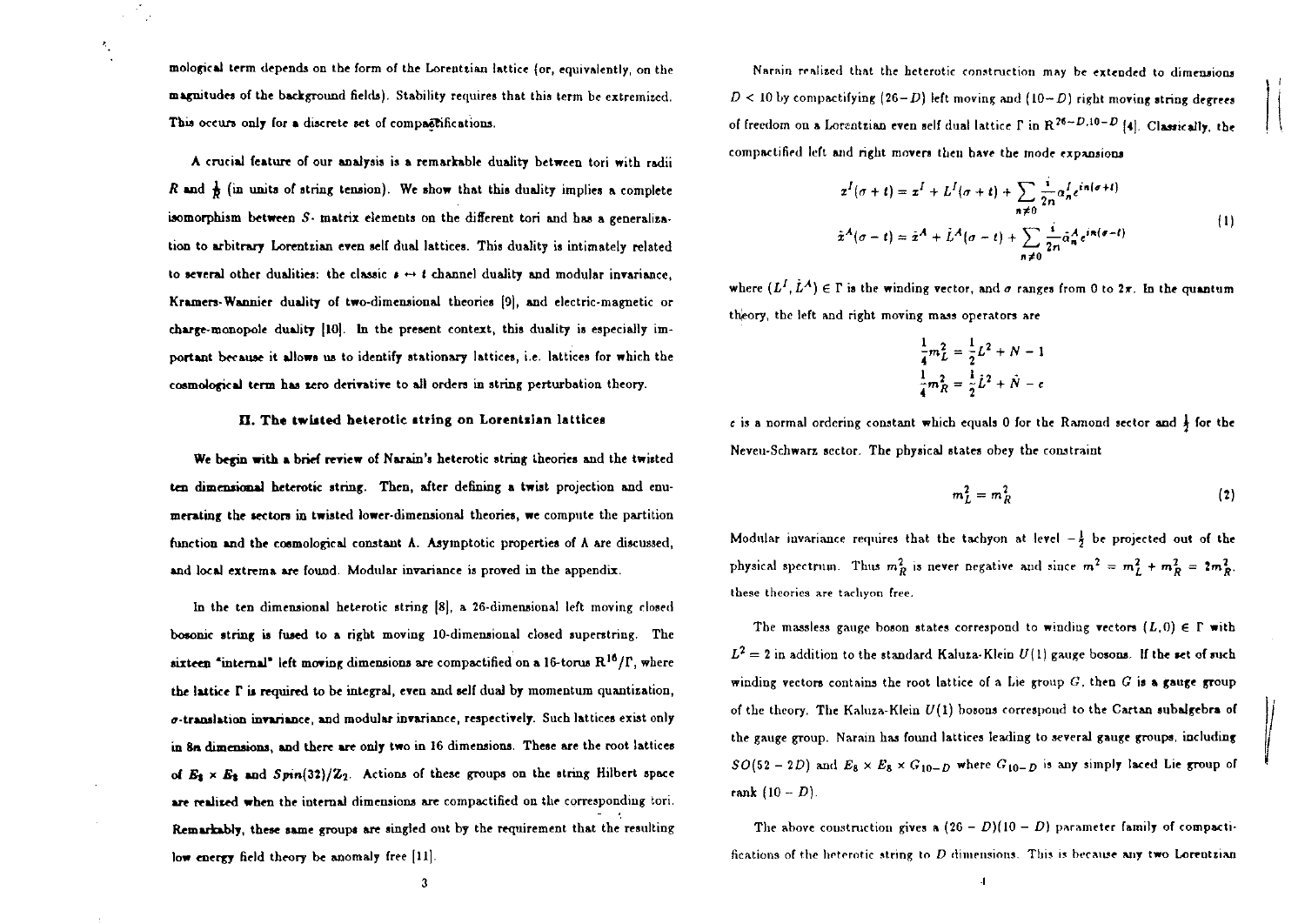even self dual lattices in  $\mathbb{R}^{26-D,10-D}$  are related by an  $SO(26-D,10-D)$  rotation. In general, such rotations will change the mass spectrum, unless both  $m_L^2$  and  $m_B^2$  are left unchanged. Physically distinct compactifications therefore correspond to "Lorents boosts," *i.e.*, points in the manifold

$$
M = \frac{SO(26-D, 10-D)}{SO(26-D) \times SO(10-D)}
$$

The other modification of the heterotic string mentioned above is obtained by defining a "twisted fermion number operator"  $\alpha$ , with  $\alpha^2 = 1$ , and projecting in a modular invariant fashion onto states with  $\alpha = 1$ . The  $\alpha$  defined in [1] is

$$
\alpha = (-1)^G \cdot e^{2\pi i p \cdot \delta}
$$

where  $2\delta \in \Gamma$  and G, the G-parity, is defined as follows. In the antiperiodic (Neveu-Schwarz) sector constructed from oscillators of half-integral level number, G is defined to be worldsheet fermion number minus one. In the periodic (Ramond) sector, G is the chirality operator  $\gamma$ . The GSO projection corresponds to  $\alpha = (-1)^G$  and yields the original heterotic string. Adding in the extra  $\mathbb{Z}_2$  translation in the compactification torus leads to radically different theories.

The particular choice of  $\delta^2 = 2$ , realized by

$$
\delta_0 = \begin{cases} (1,0^7; 1,0^7) & \text{in} \quad \Gamma_8 \oplus \Gamma_8 \\ \left( \left( \frac{1}{2} \right)^8, 0^8 \right) & \text{in} \quad \Gamma_{16} \end{cases}
$$

results in a chiral, tachyon free theory with  $O(16) \times O(16)$  symmetry and no spacetime supersymmetry. Briefly, the projection  $\frac{1}{2}(1 + \alpha)$  applied to either of the original heterotic strings results in two sectors: an even G-parity Neveu-Schwarz bosonic sector with  $\delta \cdot L \in \mathbb{Z}$  and a Ramond sector with  $\delta \cdot L \in \mathbb{Z} + \frac{1}{2}$  (and negative helicity, with our convention for G). In addition, modular invariance demands that we include two twisted sectors of strings which close only up to a transformation by  $\alpha$  :  $X(2\pi)$  =  $\alpha X(0)\alpha^{-1}$  (which amounts to replacing L by  $L + \delta$  in the mode expansion). These are an NS sector with  $\delta L \in \mathbb{Z} + \frac{1}{2}$ , and a R sector with  $\delta L \in \mathbb{Z}$ . The only

remaining symmetry group generators correspond to  $L^2 = 2$  with  $\delta \cdot L \in \mathbb{Z}$  and  $G = O(16) \times O(16)$ . Furthermore, the lowest mass level in the left moving twisted sector is at  $\frac{1}{4}m_L^2 = \frac{1}{2}(L+\delta)^2 + N - 1 = \frac{1}{2}\delta^2 - 1$ , so  $\delta^2 = 2$  and the constraint (2) ensure that the theory contains no tachyon.

Now consider applying such a twist to the theories of Narain. If I is a Lorentzian lattice, let

$$
\alpha \equiv (-1)^{G}(-1)^{2(L \cdot \delta - \tilde{L} \cdot \tilde{\delta})}
$$
\n(3)

where  $(2\delta, 2\dot{\delta}) \in \Gamma$  and  $\delta^2 - \dot{\delta}^2 \in \mathbb{Z}$ . In particular, we shall focus on the case  $\delta^2 - \dot{\delta}^2 = 2$ . which always leads to a tachyon free theory. Such vectors  $(\delta, \tilde{\delta})$  always exist, because any Lorentzian lattice is an  $SO(26 - D, 10 - D)$  rotation of  $\Gamma_8 \oplus \Gamma_8 \oplus (10 - D) \cdot \sigma_1$ . (Here  $\sigma_1$  is the Lorentzian lattice in  $\mathbb{R}^{1,1}$ , generated by the null vectors  $\frac{1}{\sqrt{2}}(i \pm i)$ .) We can just take  $(\delta, \dot{\delta})$  to be the very same rotation of the  $\delta_0$ . Other such twists for  $\Gamma_8 \oplus \Gamma_8 \oplus (10 - D)\sigma_1$  are possible, such as

$$
\delta_1 = \left(1, 0^7, 0^8, \left(\frac{1}{\sqrt{2}}\right)^2, 0^{8-D}, 0^{10-D}\right)
$$

$$
\delta_2 = \left(0^8, 0^8, \left(\frac{1}{\sqrt{2}}\right)^4, 0^{6-D}, 0^{10-D}\right)
$$

and  $\delta_0, \delta_1$  or  $\delta_2$  plus any perpendicular light-like vector twice which is in  $\Gamma$ . These exhaust the inequivalent twists with  $\delta^2 - \dot{\delta}^2 = 2$ . In addition, there are other inequivalent twists with  $\delta^2 - \dot{\delta}^2 \neq 2$  leading to tachyon free theories.  $(\delta^2 - \dot{\delta}^2)$  is in general constrained to be an integer in order to have matched left and right moving mass levels in accordance with equation (2).) However, in what follows, we consider only  $\delta^2 - \tilde{\delta}^2 = 2$ .

Like the  $O(16) \times O(16)$  string, these theories all have twisted and untwisted fermionic and bosonic sectors. We shall enumerate the states with  $\alpha = 1$  in each of these four sectors. The untwisted bosonic sector is the product of a right moving even G-parity NS sector and a left moving bosonic sector with  $L \cdot \delta - \dot{L} \cdot \dot{\delta} \in \mathbb{Z}$ . So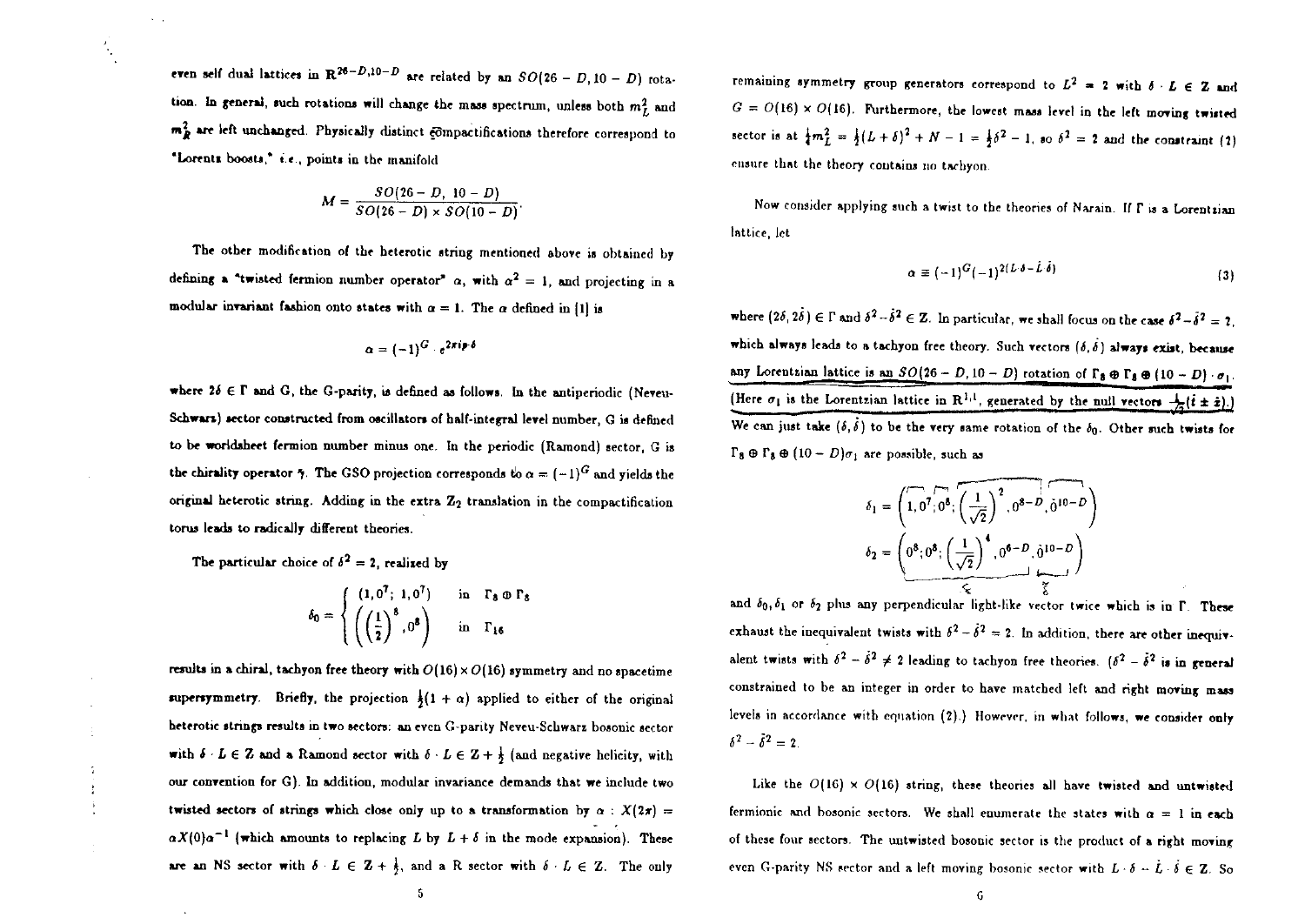the untwisted bosonic partition function is

 $\sim 100$  $\alpha$ 

 $\frac{1}{2}$ 

$$
P_B^{\text{sa}} = Tr \ z^{\frac{1}{4}m_L^3} \ z^{\frac{1}{4}m_R^3}
$$
  
= 
$$
\frac{1}{2z^{\frac{1}{2}} z} \prod_{n=1}^{\infty} \left( \frac{1}{1-z^n} \right)^{24} \left[ \prod_{n=1}^{\infty} \left( \frac{z + z^{n-\frac{1}{2}}}{1-z^n} \right)^8 - \prod_{n=1}^{\infty} \left( \frac{1-z^{n-\frac{1}{2}}}{1-z^n} \right)^8 \right]
$$
  

$$
\sum_{(L,L) \in \Gamma} z^{\frac{1}{4}L^3} z^{\frac{1}{4}L^3} \frac{1}{2} (1+(-1)^{2(L\cdot\delta-\tilde{L}\cdot\tilde{\delta})})
$$
 (4)

where the trace is over mass eigenstates in the projected sector. In this expression,

$$
\frac{1}{2z\frac{1}{2}z}\prod_{n}\left(\frac{1}{1-z^{n}}\right)^{24}\left[\prod_{n}\left(\frac{1+z^{n-\frac{1}{2}}}{1-z^{n}}\right)^{8}-\prod_{n}\left(\frac{1-z^{n-\frac{1}{2}}}{1-z^{n}}\right)^{8}\right]
$$

is the usual partition function of the bosonic (NS) sector of an uncompactified heterotic string, with a minus sign in the bracketed factor for projection onto even G-parity states. The compactification is accounted for by the sum over lattice vectors, with the projection operator

$$
\frac{1}{2}\left(1+(-1)^{2(L\cdot\delta-\tilde{L}\cdot\tilde{\delta})}\right)
$$

serving to pick out states with  $L \cdot \delta - \tilde{L} \cdot \tilde{\delta} \in \mathbb{Z}$ .

The untwisted fermions have  $L \cdot \delta - \tilde{L} \cdot \tilde{\delta} \in \mathbb{Z} + \frac{1}{2}$  so similarly

$$
P_F^{\mathbf{m}} = \frac{8}{z} \prod_{n=1}^{\infty} \left( \frac{1}{1 - z^n} \right)^{24} \left( \frac{1 + z^n}{1 - z^n} \right)^8 \sum_{\Gamma} z^{\frac{1}{2} L^2} z^{\frac{1}{2} L^3} \frac{1}{2} \left( 1 - (-1)^{2(L \cdot \delta - \tilde{L} \cdot \tilde{\delta})} \right) \tag{5}
$$

In the twisted NS sector, modular invariance will require projection onto states with half-integer level number, i.e., odd G-parity. Modular invariance will also imply that the path integral over the twisted NS sector must be summed with weight  $+1$ . indicating that this sector is bosonic. The mass operators are also different, since compactified momenta now lie in the shifted lattice  $\Gamma + \delta$ :

$$
\frac{1}{4}m_L^2 = \frac{1}{2}(L+\delta)^2 + N - 1
$$

$$
\frac{1}{4}m_R^2 = \frac{1}{2}(\dot{L}+\dot{\delta})^2 + \dot{N} - \frac{1}{2}
$$

Therefore

$$
P_B^{\text{tw}} = \frac{1}{2z \frac{1}{2z} \prod_{n=1}^{\infty} \left( \frac{1}{1 - z^n} \right)^{24} \left[ \prod_{n=1}^{\infty} \left( \frac{1 + z^{n - \frac{1}{2}}}{1 - z^n} \right)^8 + \prod_{n=1}^{\infty} \left( \frac{1 - z^{n - \frac{1}{2}}}{1 - z^n} \right)^8 \right]
$$
  
 
$$
\sum_{\{L, L\} \in \Gamma} z^{\frac{1}{4} (L + \delta)^2} \overline{z}^{\frac{1}{4} (\dot{L} + \dot{\delta})^2} \cdot \frac{1}{2} \left( 1 - (-1)^{2(L \cdot \delta - \dot{L} \cdot \dot{\delta})} \right)
$$
(6)

Similarly,

$$
P_F^{\text{tw}} = \frac{8}{z} \prod_{n=1}^{\infty} \left( \frac{1}{1 - z^n} \right)^{24} \left( \frac{1 + z^n}{1 - z^n} \right)^8 \sum_{\{L, \hat{L}\} \in \Gamma} z^{\frac{1}{2}(L + \delta)^2} z^{\frac{1}{2}(\hat{L} + \hat{\delta})^2}
$$
  
 
$$
\cdot \frac{1}{2} \left( 1 + (-1)^{2(L \cdot \delta - \hat{L} \cdot \hat{\delta})} \right)
$$
 (7)

Putting everything together and using the standard 8-function identity  $\theta_2^4 + \theta_4^4 = \theta_3^4$ we find

$$
P_B - P_F = \frac{1}{z} \prod_{n=1}^{\infty} \left( \frac{1}{1 - z^n} \right)^{24} \left\{ 8 \prod_{n=1}^{\infty} \left( \frac{1 + z^n}{1 - z^n} \right)^8 \sum_{\Gamma} z^{\frac{1}{2} L^2} z^{\frac{1}{2} L^2} (-1)^{2(L \cdot \delta - \tilde{L} \cdot \delta)} - \frac{1}{2 z^{\frac{1}{2}}} \prod_{n=1}^{\infty} \left( \frac{1 + z^{n - \frac{1}{2}}}{1 - z^n} \right)^8 \sum_{\Gamma} z^{\frac{1}{2} (L + \delta)^2} z^{\frac{1}{2} (\tilde{L} + \delta)^2} (-1)^{2(L \cdot \delta - \tilde{L} \cdot \delta)} + \frac{1}{2 z^{\frac{1}{2}}} \prod_{n=1}^{\infty} \left( \frac{1 - z^{n - \frac{1}{2}}}{1 - z^n} \right)^8 \sum_{\Gamma} z^{\frac{1}{2} (L + \delta)^2} z^{\frac{1}{2} (\tilde{L} + \tilde{\delta})^2} \right\}
$$
(8)

We now discuss the massless sectors of these theories. First consider the untwisted bosonic sector, with  $|0\rangle = |0\rangle_L |0\rangle_R$  the product of the left moving vacuum with N=1 and the right moving Neveu-Schwarz vacuum at level  $\tilde{N} = -\frac{1}{2}$ . The lowest lying states satisfying the constraint  $m_L^2 = m_R^2$  are the massless states

$$
\alpha_{-1,L}^{i} b_{-\frac{1}{2},R}^{j} |0\rangle \qquad \alpha_{-1,L}^{i} b_{-\frac{1}{2},R}^{j} |0\rangle
$$
\n
$$
\alpha_{-1,L}^{A} b_{-\frac{1}{2},R}^{j} |0\rangle \qquad \alpha_{-1,L}^{A} b_{-\frac{1}{2},R}^{j} |0\rangle
$$
\n
$$
b_{-\frac{1}{2},R}^{j} |(L,0)\rangle \qquad \qquad b_{-\frac{1}{2},R}^{I} |(L,0)\rangle
$$
\n
$$
\{2 \le i < D, D \le I < 10, D \le A < 26\}
$$

where  $|(L,0)\rangle$  is the lowest state with  $\delta \cdot L \in \mathbb{Z}$ ,  $L^2 = 2$ , and  $(L,0) \in \Gamma$ . The a's are left moving bosonic oscillators and  $b$ 's are right moving fermionic oscillators. The untwisted fermionic states, with the Ramond vacuum transforming as an 8, under  $O(8)$ , are simply

 $|a,(L,0)\rangle$ 

where now  $\delta \cdot L \in \mathbb{Z} + \frac{1}{2}$ ,  $L^2 = 2$  and a is the  $8_e$  index.

The twisted NS sector contains the massless scalar bosons

 $[(L+\delta, \dot{L}+\dot{\delta})]$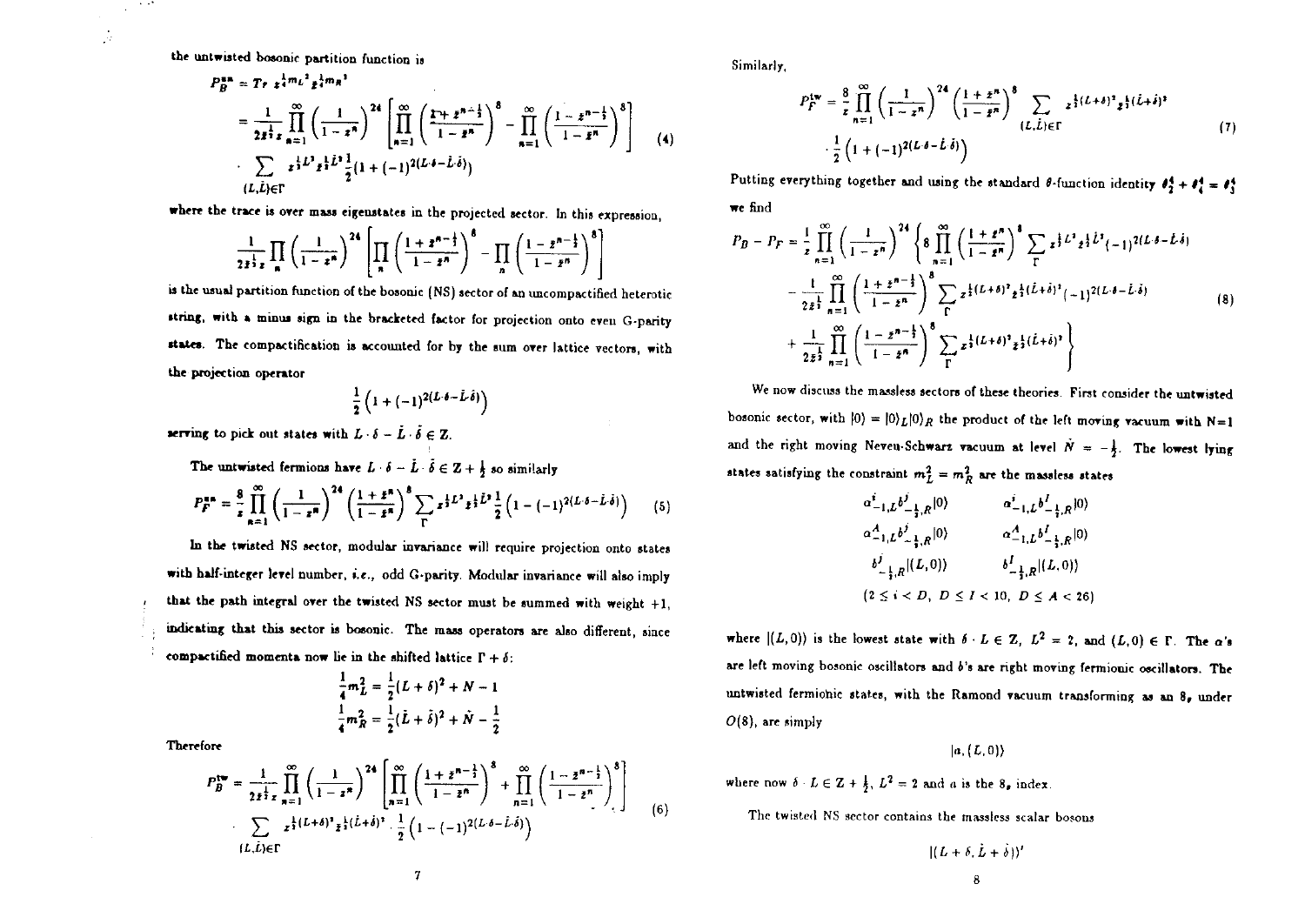where  $(L+\delta)^2 = 2$ ,  $(\dot{L}+\dot{\delta})^2 = 1$  and  $L \cdot \delta - \dot{L} \cdot \dot{\delta} \in \mathbb{Z} + \frac{1}{2}$ . (We label all twisted states with a prime.) The twisted R sector fermions transform as an  $8_{a'}$ :

 $\mathcal{N}_{\text{max}}$ 

 $\mathcal{E}_{\mathbf{X}}$ 

$$
|a', (L+\widehat{\delta},0)\rangle'
$$

where  $(L + \delta)^2 = 2$ ,  $L \cdot \delta \in \mathbb{Z}$ , and  $(L, 0) \in \Gamma$ . Note that the massless state spectrum is nonchiral for  $D < 10$ .

As an example, consider the lattice  $\Gamma_{\text{max}}$  generated by the vectors in  $\mathbb{R}^{26-D_110-D}$ 

$$
(\pm e_i \pm e_j, 0) \qquad 1 \leq i < j \leq 26 - D
$$
\n
$$
(0, \pm \tilde{e}_i \pm \tilde{e}_j) \qquad 1 \leq i < j \leq 10 - D
$$
\n
$$
(\mathbf{w}_e, \tilde{\mathbf{w}}_e) = \left(\frac{1}{2}(e_1 + \ldots + e_{26-D}), \frac{1}{2}(\tilde{e}_1 + \ldots + \tilde{e}_{10-D})\right)
$$
\n
$$
(\mathbf{w}_e, \tilde{\mathbf{w}}_v) = (e_1, \tilde{e}_1) \tag{9}
$$

The vectors  $(k,0)$  in  $\Gamma_{\text{max}}$  with  $k^2 = 2$  generate the root lattice of  $SO(52 - 2D)$ , which is therefore the gauge group of the heterotic string theory compactified on  $\Gamma_{\text{max}}$ .  $(\mathbf{w}_{\mathbf{r}}, \dot{\mathbf{w}}_{\mathbf{r}})$  and  $(\mathbf{w}_{\mathbf{r}}, \dot{\mathbf{w}}_{\mathbf{r}})$  are spinor and vector weights of  $SO(52 - 2D)$ ,  $SO(20 - 2D)$ . For the twist  $(\delta, \delta) = ((\frac{1}{2})^{\delta}; 0^{\delta}; 0^{10-D}; 0^{10-D})$  this group is broken down to  $G =$  $O(16) \times O(36-2D)$ . The massless field theory has bosons which transform under  $O(D-2) \times O(16) \times O(36-2D)$  as

$$
[(10-D)\cdot (1,1,1) \oplus (D-2,1,1)]_R \otimes [(D-2,1,1) \oplus (1,Adj,1) \oplus (1,1,Adj)]_L
$$

These bosons include  $O(16) \times O(36 - 2D)$  gauge fields as well as  $(10 - D)$  scalars in the adjoint of G,  $(10 - D) U(1)$  vector bosons, and  $g^{\mu\nu}$ ,  $B^{\mu\nu}$  and  $\phi$ . The twisted and untwisted fermions transform under  $O(8) \times O(16) \times O(36-2D)$  \* as

$$
(8_e, 16, 36-2D)
$$
 and  $(8_e, 128, 1)$ 

for  $D < 10$ . What about other twists? If  $(\delta, \delta) = \left( \left( \frac{1}{2} \right)^9, 0^{18-D} \frac{1}{2}, 0^{9-D} \right)$ , then the maximal symmetry group is  $O(18) \times O(34 - 2D)$ , and the massless twisted sector disappears. Clearly, by choosing appropriate twists, we can get any maximal symmetry

group

 $O(2n) \times O(2m)$ , where  $2m, 2n \ge 16$  and  $n + m = 26 - D$ .

The methods of reference 12 allow us to write down the cosmological constant for the compactified theory without further ado. Let  $F$  be the fundamental region  $\{r = r_1 + i r_2 \in \mathbb{C} : r_2 > 0, |r_1| < \frac{1}{2}, |r| \geq 1\}$ . Then the cosmological constant in a ten dimensional uncompactified theory is

$$
\Lambda_{1-loop}=-c\int_F\frac{d^2r}{r_2}r_2^{-5}\left[P_B(z,z)-P_F(z,z)\right]
$$

where c is a positive numerical factor which depends on the string tension and the factor  $\tau_2^{-5}$  arises from the integration over *D*-dimensional momenta for  $D = 10$ . In our case, we simply replace  $r_2^{-5}$  with  $r_2^{-D/2}$  and obtain

$$
\Lambda_{1-loop} = -c' \int_F \frac{d^2r}{r_2^2} \quad r_2^{-(D-2)/2} [P_B(z, \bar{z}) - P_F(z, \bar{z})] \tag{10}
$$

We now turn to the question of modular invariance of A. Our argument will be along the lines of reference 3 and details are in the appendix. The partition function  $(8)$  can be written as

$$
P = -B \sum_{\alpha\beta} \lambda_{\alpha\beta} C_{\alpha\beta} \tag{11}
$$

where

$$
B = z^{-1}z^{-\frac{1}{2}}\prod_{n}\frac{1}{(1-z^n)^{24}(1-z^n)^8} = \eta(r)^{-24}\overline{\eta(r)}^{-8}
$$
 (12)

and  $\eta$  is the Dedekind  $\eta$  function. The  $A_{\alpha\beta}$ 's are in the notation of reference 15, i.e.,  $(\alpha\beta)$  specifies  $(\sigma, t)$  boundary conditions with (anti-) periodicity denoted by + (-):

$$
A_{--} = \frac{1}{2}z^{-\frac{1}{6}}\prod_{n}(1+z^{n-\frac{1}{2}})^{8}
$$
  
\n
$$
A_{+-} = -8z^{\frac{1}{8}}\prod_{n}(1+z^{n})^{6}
$$
  
\n
$$
A_{-+} = -\frac{1}{2}z^{-\frac{1}{4}}\prod_{n}(1-z^{n-\frac{1}{2}})^{8}
$$
 (13)

The bar over  $A_{\alpha\beta}$  denotes complex conjugation. The  $C_{\alpha'\beta'}$ 's are sums over lattice

<sup>•</sup> Of course,  $O(8)$  is broken down to  $O(D-2)$  but it is more convenient notationally to group the  $O(D-2)$  representations together.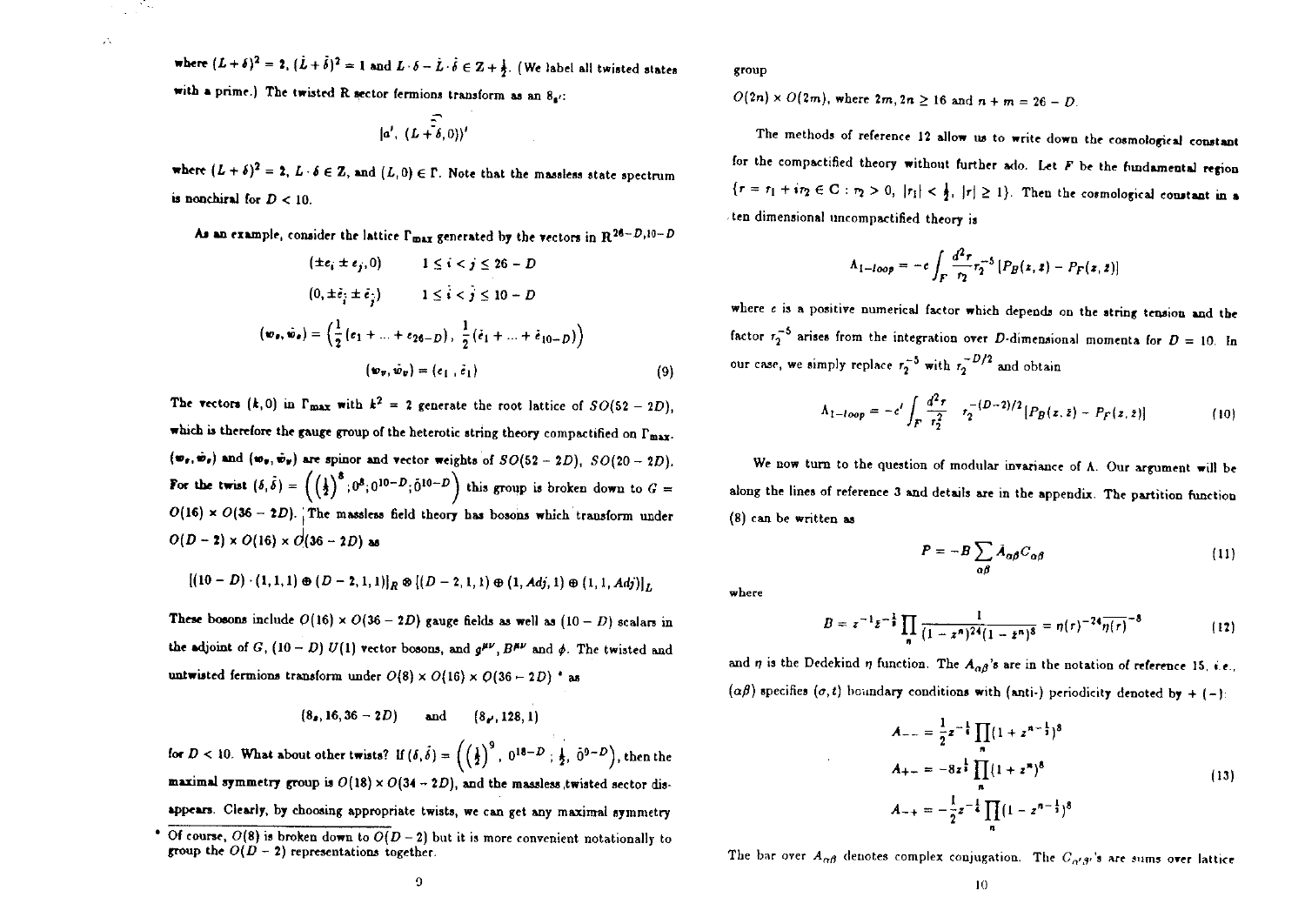vectors with twists put in.

$$
C_{--} = \sum z^{\frac{1}{2}(L+\delta)^{\frac{1}{2}}} z^{\frac{1}{2}(\tilde{L}+\tilde{\delta})^{\delta}} (-1)^{2(L\cdot\delta-\tilde{L}\cdot\tilde{\delta})}
$$
  
\n
$$
C_{+-} = \sum z^{\frac{1}{2}L^2} z^{\frac{1}{2}\tilde{L}^{\delta}} (\tilde{-1})^{2(L\cdot\delta-\tilde{L}\cdot\tilde{\delta})}
$$
  
\n
$$
C_{-+} = \sum z^{\frac{1}{2}(L+\delta)^{\delta}} z^{\frac{1}{2}(\tilde{L}+\tilde{\delta})^{\delta}}
$$
\n(14)

The correspondence for the C's is as follows: in the  $(\sigma, t)$  notation, antiperiodicity in  $\sigma$  corresponds to summing over lattice vectors with a shift, i.e.  $(L, L) \rightarrow (L + \delta, L +$  $\hat{\delta}$ ), while antiperiodicity in t corresponds to the insertion of the factor  $(-1)^{2(L \cdot \delta - \hat{L} \cdot \hat{\delta})}$ .

From the amplitudes  $\tilde{A}_{\alpha\beta}$  and  $C_{\alpha'\beta'}$  one can construct 16 possible products. Certain appropriately weighted sums of these products correspond to unitary, modular invariant string theories [1-3]. In our case, the partition function is the sum of the diagonal terms, where the spin structure  $(\alpha\beta)$  is identified with the twist structure  $(\alpha' \beta')$  of the lattice sums. From the transformation of the amplitudes given in the appendix, A is easily verified to be modular invariant.

There are also other combinations of the 16 amplitudes which are modular in**variant,** e.g., $(\sum A_{\alpha\beta}) \cdot (\sum C_{\alpha'\beta'})$ . This is zero since  $\sum A = 0$ . Since the diagonal sum is modular invariant, we see that the nondiagonal terms in the above sum also give a modular invariant combination corresponding to a theory with a cosmological constant of the opposite sign to the diagonal one. This theory has tachyons, however, and we shall not discuss it further.

We shall conclude this section with some remarks on the question of modular invariance for higher loop amplitudes. For  $\ell$  loop string calculations, we have to consider sums over surfaces with 20 noncontractible loops or homology cycles. This gives  $2^{2\ell}$ spin structures or choices for fermionic boundary conditions. The difference between two spin structures corresponds to the assignment of relative  $\pm$  signs corresponding to periodicity or antiperiodicity. Since the values of  $X$  differing by lattice vectors are identified, one can also associate winding numbers (lattice vectors) and twist vectors with each cycle. There is thus a one to one correspondence between spin structures and twist structures: for each spin strucure, there is a corresponding twist structure for the lattice sums and the amplitudes  $A_{\alpha_1\beta_1...}$  and  $C_{\alpha'_1\beta'_1...}$  can be constructed. Presumably the diagonal sum will give a modular invariant amplitude.

## III. Extrema of A and equations of motion

In section II we have described  $(26 - D)(10 - D)$  parameter families of string compactifications which are degenerate at the string tree level. We now wish to determine which of these remain solutions at the one loop level. In terms of string diagrams, this requires that the one loop one-point functions vanish [13]. These are given by the expectation values of vertex operators on the world sheet torus. In principle, one might have to consider an infinite number of vertex operators. In practice this is avoided because we have a small parameter at our disposal, namely the dilaton expectation value  $\phi_0$ , which governs the strength of string loop corrections At string tree level, this is a free parameter, and it must be assumed to be small for the consistency of our analysis. This small parameter justifies ignoring one point functions for massive fields  $-$  they at most shift their expectation values by a small amount.<sup>\*</sup> The relevant massless modes are the lattice moduli (which correspond to deformations of the metric and the gauge and antisymmetric fields [7]) and the ten dimensional dilaton which couples to the Euler density of the world sheet manifold.

Consider first the  $(26-D)(10-D)$  vertex operators that create the massless modes associated with the lattice moduli. In general, the one point function associated with a massless deformation of the background is simply the linearized variation of the functional integral under the deformation. In our case, the one point functions vanish at  $\Gamma = \Gamma_0$  if

$$
\left.\frac{\delta}{\delta \Gamma} \Lambda(\Gamma)\right|_{\Gamma = \Gamma_0} = 0
$$

We shall show that A has several critical points as a function on the lattice moduli space  $SO(p,q)/SO(p) \times SO(q)$   $(p = 26 - D, q = 10 - D)$ , a consequence of a certain duality relating the different theories on this space.

In particular one can ignore at this order the tadpole which might tell us to shift to de Sitter space [14]. The scale of the relevant de Sitter geometry will be large relative to the string scale.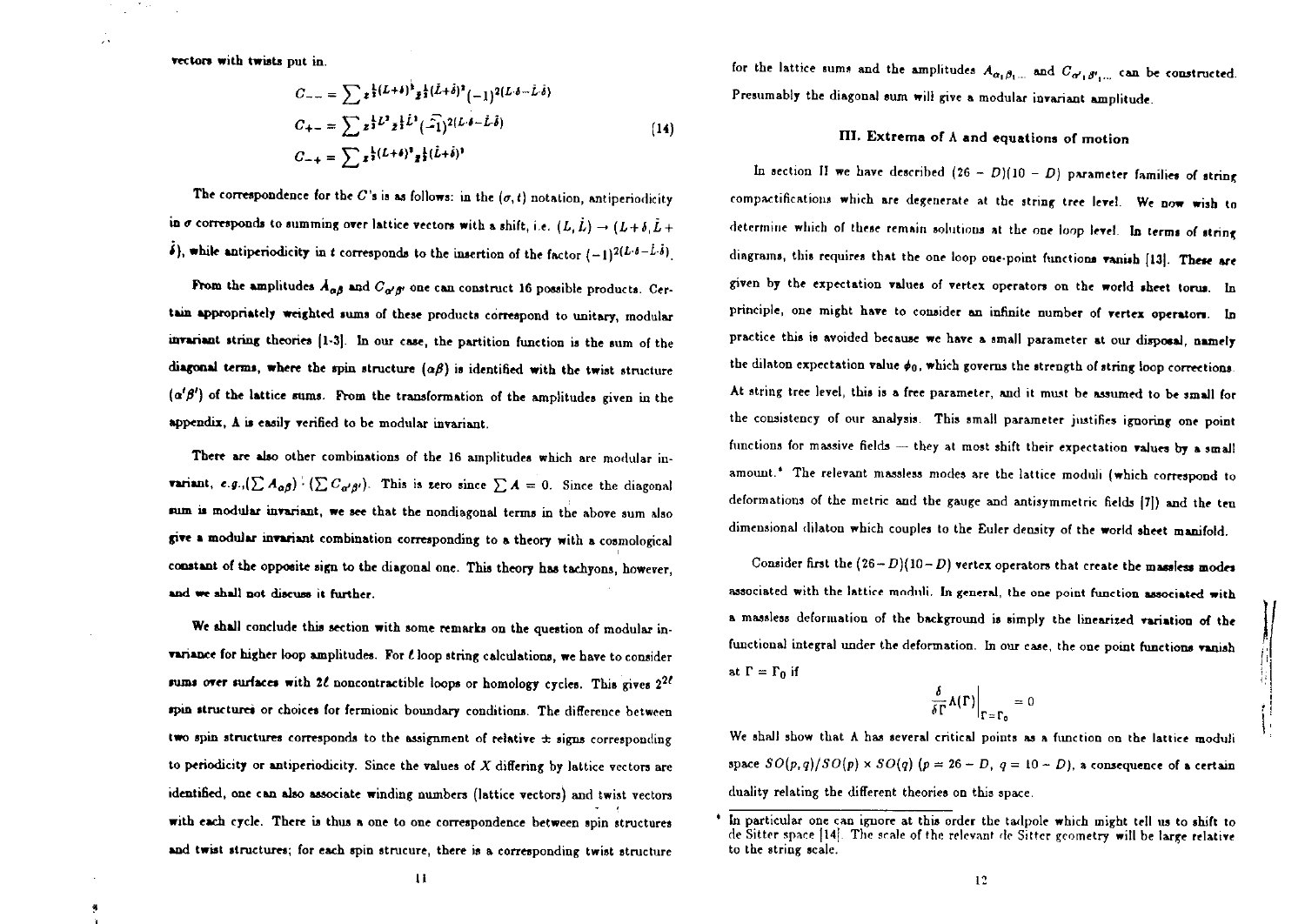As usual, let  $\Gamma$  be a Lorentzian lattice with  $(L, L) \in \Gamma$ . We consider a one parameter family of  $SO(p,q)$  transformations which mix the vectors L and  $\tilde{L}$ . We shall first examine the case of compactification to  $D=9$ , i.e.  $q=1$ . In this case  $L_i$ is a 17 dimensional vector and we can write

$$
L'_{i} = \cosh \beta_{i} L_{i} + \sinh \beta_{i} \tilde{L}
$$
  

$$
\tilde{L}' = \sinh \beta_{i} L_{i} + \cosh \beta_{i} \tilde{L}
$$

 $\beta_i$  parameterizes the "boost" which mixes the i th component of  $L$  with  $\dot{L}$ .

 $\mathcal{L}_{\mathcal{C}}$ 

 $\mathcal{A}_1$ 

 $\Gamma$  is an extremal point of  $\Lambda$  if  $\Lambda(\Gamma(\beta_i)) = \Lambda(\Gamma(-\beta_i))$  for infinitesimal  $\beta_i$  for all 17 choices of i, since these 17 boosts form a local basis for the space  $\frac{SO(17,1)}{SO(17)\times SO(1)}$ . From the transformation equations above, we see that  $\beta_i \rightarrow -\beta_i$  can be compensated for by  $\tilde{L} \to -\tilde{L}$ . Since the expression for the masses is invariant under  $\tilde{L} \to -\tilde{L}$ ,  $\Gamma$  will be a critical point of  $\Lambda_{1-loop}$  provided  $(L, -L)$  is always a lattice vector. (Then the summation  $\sum_{L,\hat{L}}$  also runs over the same range.)

Consider now the general case of compactification to  $D$  dimensions. The lattices may now be parametrized by  $SO(p,q)$  elements. We shall call lattices symmetric if  $(L, L) \in \Gamma \Leftrightarrow (L, -L) \in \Gamma$ , and denote them by  $\Gamma_{sym}$ . (Note that a Lorentzian self dual lattice is symmetric if and only if it is also Euclidean self dual (although it need not be Euclidean even). Hence the number of symmetric lattices in D dimensions is finite.) For  $S \in SO(p,q)$ , let  $\Gamma_{\text{sym}}(S)$  be the lattice obtained by boosting  $\Gamma_{\text{sym}}$  by S. It is straightforward to see that  $\Lambda_{1-loop}\left[\Gamma_{\text{sym}}(S^T)\right] = \Lambda_{1-loop}\left[\Gamma_{\text{sym}}(S^{-1})\right]$ . Also, from the definition of  $\Gamma_{sym}$  that for S near the identity, the vector in  $\frac{SO(p,q)}{SO(p)\times SO(q)}$ corresponding to  $S^{-1}$  is minus that corresponding to  $S^T$ . Thus  $\Gamma_{sym}$  is an extremum of  $\Lambda_{1-loop}$ .

For the lattice I'max of equation (9) leading to the maximal gauge group, we have weights of  $SO(4k)$  for even D, where  $2k = 26 - D$ . In this case, if  $(w_e, \tilde{w}_e)$  is in  $\Gamma$ , then so is  $(w_{\theta}, -\bar{w}_{\theta})$ .  $\Gamma_{\text{max}}$  is thus symmetric and is a critical point of  $\Lambda_{1-loop}$ . Another critical point is the lattice  $\Gamma_5 \oplus \Gamma_5 \oplus n\sigma_1$ , which corresponds to the gauge group  $O(16) \times O(16) \times SU(2)^n$ . In the next section, we shall show that the theories defined by  $\Gamma_{\text{sym}}(S^T)$  and  $\Gamma_{\text{sym}}(S^{-1})$  formally have the same cosmological constant to

all orders in string perturbation theory and so symmetric lattices are extrema to all orders as well.

The formulation of these theories in terms of constant background values of massless fields also leads us to expect the existence of a large number of critical points for A. The topology of the moduli space is quite complicated since there are various periodic shifts of the background fields which leave the theory physically unchanged This means that the Betti numbers of the moduli space will be large and Morse theory suggests a correspondingly large number of critical points.

We now turn to the ten dimensional dilaton. Its one loop one point function vanishes if and only if the cosmological constant  $\Lambda$  does.  $\Lambda = 0$  at the string tree level by virtue of the conformal invariance of the  $\sigma$ -model [13]. Since the one loop cosmological constant is generically nonzero, our approximate solutions will in general develop some slow (for small  $\phi$ ) time dependence controlled by the value of A at the extrema. For A positive,  $\phi$  will roll in to weak coupling, while if A is negative it will roll to strong coupling. Nevertheless for small  $\phi$  we have approximate solutions for a long time.

Of particular interest is the point at "infinity" corresponding to "decompactification." By this we mean the limit in which all the radii of the  $(10 - D)$  dimensional compactification torus go to infinity, while other parameters are held finite. (This limit is most easily understood if one interprets the Lorentzian lattice compactifications in terms of expectation values for background massless fields. It then corresponds to an infinite constant rescaling of the metric.) We will show that this point is a local minimum of the D dimensional energy. For large radii, the field theory approximation should be valid. The dynamics are described by the ten dimensional effective action

$$
S_{10} = \int d^{10}x \sqrt{-g^{(10)}} (R^{(10)} - \Lambda^{(10)})
$$

where the numerical value of  $\Lambda^{(10)}$  has been computed in [2] and is positive. Compactifying to  $D$  dimensions on a flat torus, one obtains the  $D$  dimensional effective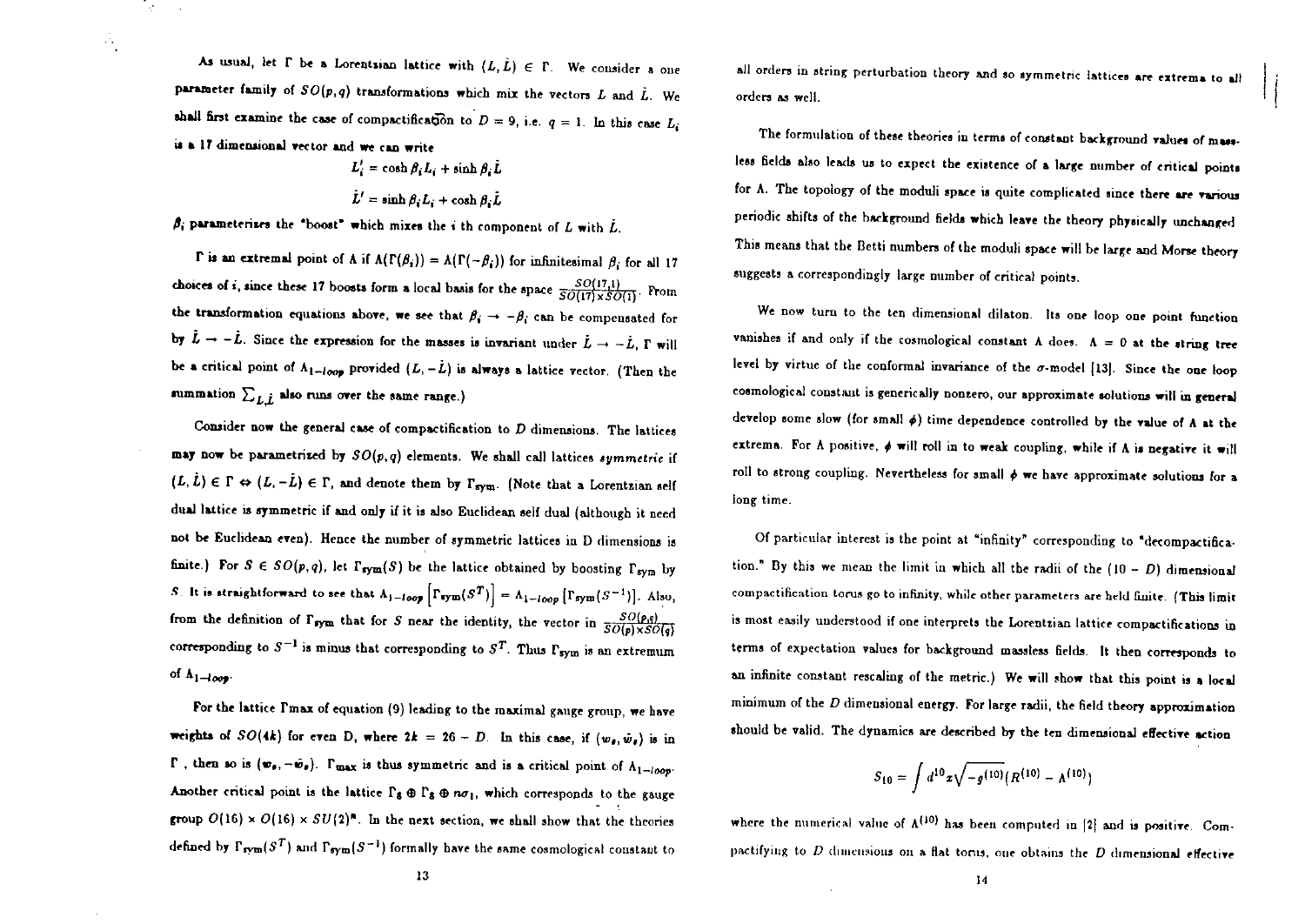action

 $\sim$  $\bar{\omega}$ 

 $\mathcal{O}_{\mathcal{O},\mathcal{O}}$ 

$$
S_D = \int d^D x \sqrt{-g^{(D)}} (V R^{(D)} - V A^{(10)}) \qquad (15)
$$

where  $V$  is the volume of the torus. (This effective action is relevant on scales large relative to the string scale  $\sqrt{\alpha'}$  but small relative to  $\phi_0^{-1}\sqrt{\alpha'}$ . At the latter scale, the curvature of the background geometry becomes relevant.)  $VA^{(10)}$  increases as  $V \rightarrow \infty$ . However it is wrong to conclude from this that the dynamics force us to smaller V. In fact the opposite is true. To see this, define a new metric

$$
\dot{g}_{ab} = g_{ab} V \, \overline{v^2} \overline{v}
$$

 $S_D$  then takes the canonical form

$$
S_D = \int d^D x \sqrt{-\hat{g}^{(D)}} (\hat{R}^{(D)} - \frac{(D-1)}{(D-2)} \hat{g}^{ab} \nabla_a \ln V \nabla_b \ln V - \Lambda V^{-\frac{1}{D-2}})
$$
 (16)

 $lnV$  is a scalar field in  $D$  dimensions with a canonical kinetic term (up to a constant factor.) Its potential pushes it out to larger V for any finite value of V, and  $V = +\infty$ is a stable point for  $A > 0$ . This is in accord with the general behavior described in reference 15.

#### IV. Duality

We have seen in the last section that the cosmological constant has the symmetry  $\Lambda(\Gamma_{\text{sym}}(S^T)) = \Lambda(\Gamma_{\text{sym}}(S^{-1}))$ . Now all the theories we consider can be obtained by  $SO(p,q)$  transformations on a given lattice which can be taken as one of the symmetric ones. The above result thus shows that, at least as far as the one loop vacuum energy is concerned, there is a duality between the theories  $\Gamma_{\text{sym}}(S^T)$  and  $\Gamma_{\text{sym}}(S^{-1})$ , in the sense that they give the same A. (A duality of this type was noticed in the context of bosonic strings in [16].) This result, as we shall show below, generalizes to the full theory.

For the case of  $D = 9$ , the parameter  $e^{\beta}$  is proportional to the radius R of the torus involved in the compactification, so the duality gives a mapping between physics at large and small radii. More generally we have a duality between  $\Gamma_{sym}(S^T)$ 

and  $\Gamma_{sym}(S^{-1})$ , where the parameters of  $S \in SO(p,q)$  give a measure of the radii of the various tori as well as expectation values for the other fields. This duality generalizes to all the scattering amplitudes and provides a complete mapping between the two theories. (In fact, it applies equally well to the untwisted theories considered by Narain.)

The duality mapping can be defined in terms of the vertex operators. These are labelled by  $(k^I, k^I) \in \Gamma$  in addition to the oscillator labels  $\{n\}$  and the D dimensional momentum p. The vertex  $V(k^I, k^I, \{n\}, p)$  of  $\Gamma_{\text{sym}}(S^T)$  is computationally equivalent to  $V(k^I, -\hat{k}^I, \{n\}, p)$  of  $\Gamma_{sym}(S^{-1})$  because the minus sign in front of  $\hat{k}^I$  is compensated for by a minus sign in the  $\tilde{X}^I$  mode expansion on  $S^T$  relative to  $S^{-1}$ . \* The amplitudes can be calculated in a covariant operator formalism. The invariance of the propagator together with the above equivalence of the vertex operators shows that there is a corresponding mapping of the various scattering amplitudes, i.e., the tree level S-matrix elements on  $\Gamma_{\rm sym}(S^T)$  and  $\Gamma_{\rm sym}(S^{-1})$  are related by

$$
A(k^I, k^I, \{n\}, p, S^T) = A(k^I, -k^I, \{n\}, p, S^{-1})
$$
\n(17)

The mapping relates states of equal mass. The higher loop amplitudes can be constructed from these by use of unitarity relations and factorization. Thus the duality relation (17) extends to all orders in string perturbation theory.

It is instructive to consider this duality in a little more detail for the simplest case, viz. compactification on a circle of radius R to  $D = 9$ . For large values of R, we can use the field theory approximation. As  $R \to \infty$ , the massive Kaluza-Klein states move down to zero mass and the theory becomes effectively ten dimensional. How can we get the same spectrum, as implied by duality, for  $R \rightarrow 0$ ? In this case, the Kaluza-Klein states get more and more massive. However, the monopole or solitonic states which wrap around the circle move down to zero mass and the theory again

The vertex operators, in addition to polarization tensors and  $e^{ikX}$ , involve the operator cocycles  $C(L, L)$ . From the definition of  $C(L, L)$ , one can see that they can be chosen to be invariant, i.e.,  $C(L, -L) = C(L, L)$ .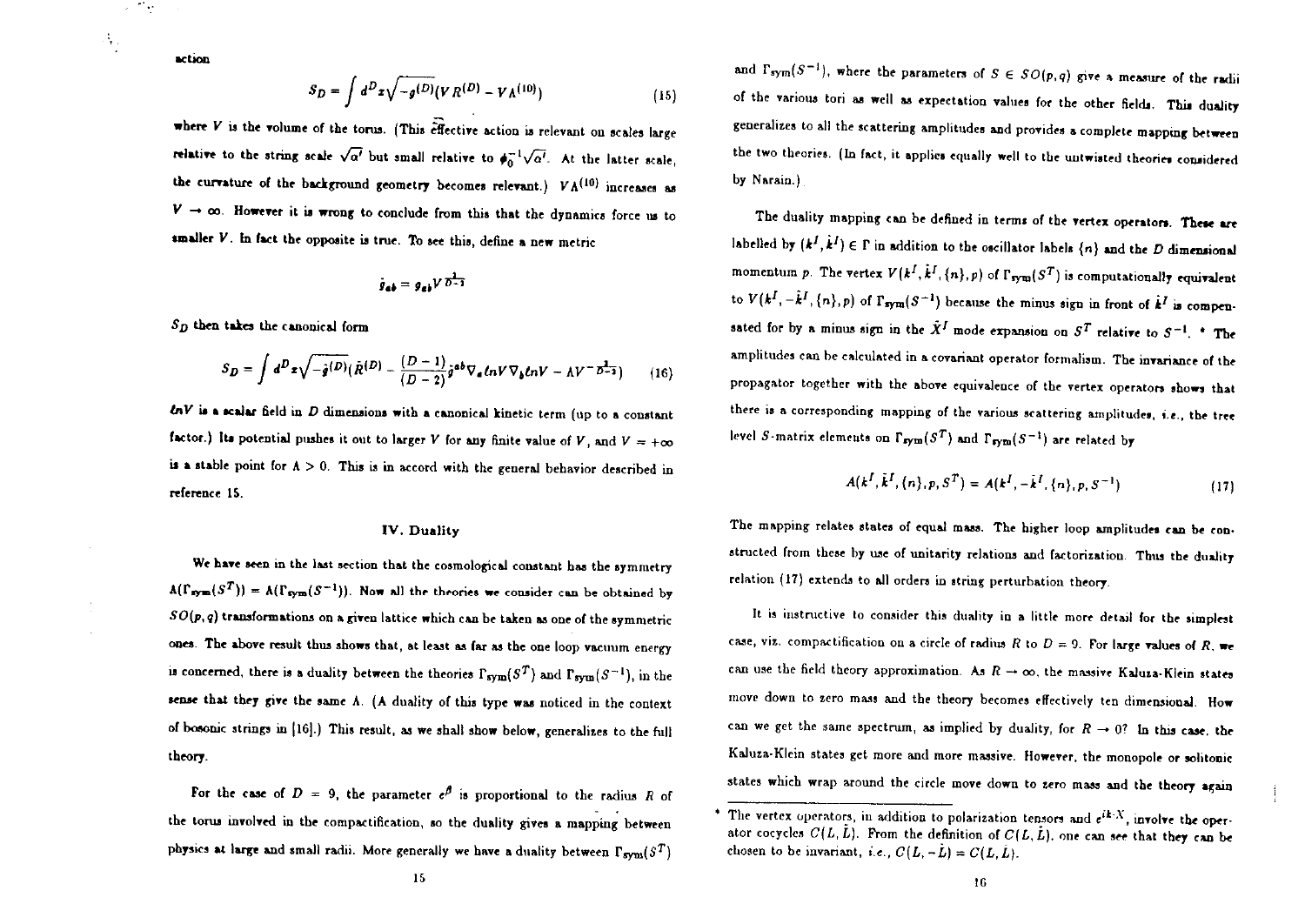becomes effectively ten dimensional. These solitonic states are related by the duality transformation to the low mass Kaluza-Klein states at large  $R$ .

 $\mathcal{L}^{\text{max}}_{\text{max}}$ 

 $\Delta_{\rm{L}}$ 

The duality we find is similar to the Kramers-Wannier duality of two dimensional spin systems where there is a mapping between high and low temperatures (rather than large and small radii) [8]. The theory is self dual at the critical point. It is also reminiscent of charged particle-monopole duality where inversions of the type  $R \rightarrow \frac{1}{R}$ play a key role. In field theory examples where one has such a duality, e.g.  $N = 4$ and  $N = 2$  supersymmetric gauge theories, the mapping also relates strong and weak coupling regimes and the self dual point is again a critical point, i.e. the  $\beta$  function is zero [9]. We expect our duality to extend beyond the toroidal compactifications considered here and to be of more general validity in string theories.

This research was supported in part by National Science Foundation grants PHY-82-17853 and PHY-8313324, and by funds from the National Aeronautics and Space Administration.

#### Appendix : Modular Invariance

This appendix provides some mathematical details in the proof of modular invariance of the one loop partition function. As always, let  $\Gamma$  be a Lorentzian even self dual lattice and let  $\delta^2 - \dot{\delta}^2$  be even. Recall the definitions given in the text:

$$
A_{--}(r) = \frac{1}{2}z^{-1/6}\prod_{n=1}^{\infty} \left(1 + z^{n-\frac{1}{2}}\right)^{5} = \frac{1}{2}(2\pi)^{4/3}\frac{\theta_{3}(0,r)^{4}}{\theta_{1}'(0,r)^{4/3}}
$$
  
\n
$$
A_{+-}(r) = -8z^{1/3}\prod_{n=1}^{\infty} (1 + z^{n})^{5} = -\frac{1}{2}(2\pi)^{4/3}\frac{\theta_{2}(0,r)^{4}}{\theta_{1}'(0,r)^{4/3}}
$$
  
\n
$$
A_{-+}(r) = -\frac{1}{2}z^{-1/6}\prod_{n=1}^{\infty} \left(1 - z^{n-\frac{1}{2}}\right)^{5} = -\frac{1}{2}(2\pi)^{4/3}\frac{\theta_{4}(0,r)^{4}}{\theta_{1}'(0,r)^{4/3}}
$$
(A1)

$$
B(r) = \frac{1}{z\,\bar{z}^{1/3}} \prod \left( \frac{1}{1-z^n} \right)^{24} \left( \frac{1}{1-\bar{z}^n} \right)^8 = \eta(r)^{-24} \overline{\eta(r)}^{-8} \qquad (A2)
$$

 $C_{++}(\tau) \equiv \sum_{(L,\tilde{L}) \in \Gamma} z^{\frac{1}{2}(L+\delta)^2} \bar{z}^{\frac{1}{2}(\tilde{L}+\tilde{\delta})^2} (-1)^{2(L \cdot \delta - \tilde{L} \cdot \tilde{\delta})}$ 

$$
C_{+-}(\tau) \equiv \sum_{\Gamma} z^{\frac{1}{2}L^2} z^{\frac{1}{2}\tilde{L}^2} (-1)^{2(L \cdot \delta - \tilde{L} \cdot \tilde{\delta})}
$$
  
\n
$$
C_{-+}(\tau) \equiv \sum_{\Gamma} z^{\frac{1}{2}(L + \delta)^2} z^{\frac{1}{2}(\tilde{L} + \tilde{\delta})^2}
$$
  
\n
$$
x \equiv e^{2\pi i \tau}
$$
 (A3)

From the properties of  $\theta$  functions discussed in reference 17, it easily follows that

$$
A_{-+}(r) = A_{+-}\left(-\frac{1}{r}\right)
$$
  

$$
A_{--}(r) = A_{--}\left(-\frac{1}{r}\right)
$$
  

$$
B(r) = r^{12}r^4B\left(-\frac{1}{r}\right)
$$
 (A5)

We can determine the transformation rules for  $C_{-+}$  and  $C_{+-}$  using the identity

$$
\sum_{\substack{(L,\tilde{L})}} \exp\left[i\pi r (L-\frac{Q}{r})^2 - i\pi r (\tilde{L}-\frac{\tilde{Q}}{r})^2\right] = (-i\tau)^{\frac{-(16-D)}{2}} (i\tau)^{\frac{-(10-D)}{2}}
$$
\n
$$
\sum_{\substack{(L,\tilde{L})}} \exp\left[\frac{-i\pi}{r} (L-Q)^2 + \frac{i\pi}{r} (\tilde{L}-\tilde{Q})^2\right] \exp\left(\frac{i\pi}{r} Q^2 - \frac{i\pi}{r} \tilde{Q}^2\right] A6
$$

for any vector Q. (The derivation for Euclidean self dual lattices in reference 1 is easily extended to the Lorentzian case.) We find

$$
C_{-+}(\tau) = (-i\tau)^{-\frac{2k-\rho}{2}}(i\tau)^{-\frac{12-\rho}{2}}C_{+-}\left(-\frac{1}{\tau}\right)
$$
 (A7)

The last equation we need is

$$
C_{--}(\mathbf{r}) = (-i\mathbf{r})^{-\frac{16-\rho}{2}}(i\mathbf{r})^{-\frac{10-\rho}{2}}C_{--}\left(-\frac{1}{r}\right).
$$
 (A8)

Assuming this for the moment, we prove modular invariance of  $\Lambda$ , as given in equations (8) and (9). The measure  $r_2^{-2}d^2r$  is invariant under both  $r \rightarrow r+1$  and  $r \rightarrow -\frac{1}{r}$ . From equations (A1) to (A5), the integrand,

$$
\tau_2^{-\frac{D-1}{1}}B \cdot \{ \bar{A}_{--}C_{--} + \bar{A}_{-+}C_{-+} + \bar{A}_{+-}C_{+-} \}
$$

is invariant under  $r \to -\frac{1}{r}$  since  $r_2 \to \frac{r_2}{|r|^2}$ . It is also easy to see that  $r \to r + 1$  has the sole effect of interchanging the  $(--)$  and  $(-+)$  terms.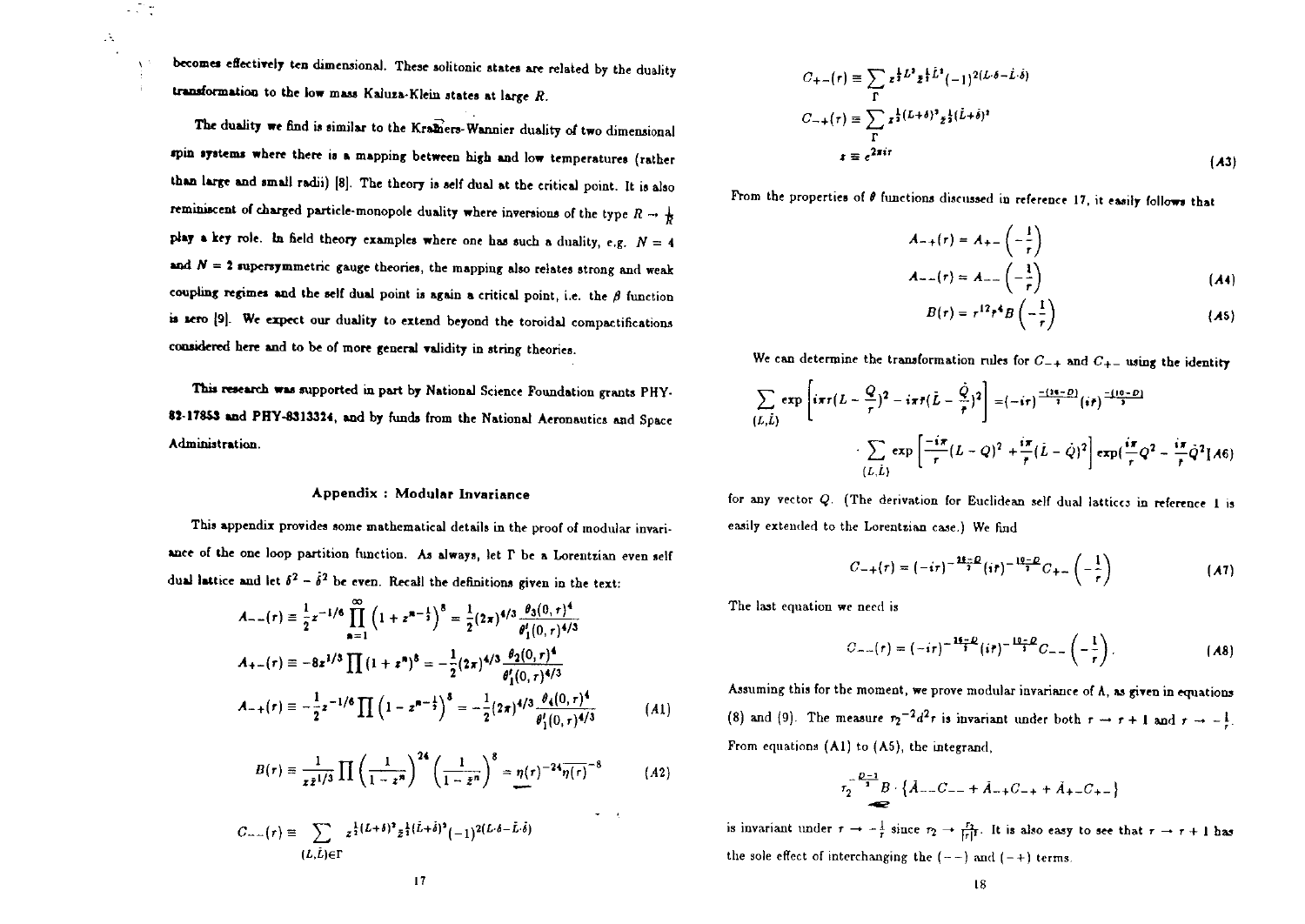$$
= \frac{1}{2}(-i\tau)^{-N/2} \left\{ \sum_{L\in\Gamma} \exp{-i\pi\tau L^2} \cdot \exp(-i2\pi L \cdot X) \right\}
$$
  
+  $\sum_{L\in\Gamma} \exp{-\frac{i\pi}{r}(L+\delta)^2} \cdot \exp{-i2\pi(L+\delta)} \cdot X \right\}$   
extract equation (A9) by setting  $X = \delta$ :  

$$
f(\delta) = \frac{1}{2}(-i\tau)^{-N/2} \sum_{L\in\Gamma} \exp(-\frac{i\pi}{r}L^2) \exp(-i2\pi L \cdot \delta)
$$

$$
+ \frac{1}{2}(-i\tau)^{-N/2} \sum_{L\in\Gamma} \exp(-\frac{i\pi}{r}(L+\delta)^2) \exp(-i2\pi L \cdot \delta)
$$

$$
\equiv \sum_{L\in\Gamma} \exp{i\pi\tau(L+\delta)^2} \cdot \frac{1}{2}[1 + \exp{i2\pi L \cdot \delta}]
$$
(A12)  
19

rol( $\Gamma_{even}$ ) = 2 is the volume of the fundamental cell  $F_{even}$  of  $\Gamma_{even}$ . (Recall where

 $f(X) = \frac{1}{2}(i\tau)^{-N/2} \sum_{L^* \in \Gamma_{\text{tran}}^*} \exp{-\frac{i\pi}{\tau}(L^*)^2} \cdot \exp{-i2\pi L^* \cdot X}$ 

that  $vol(\Gamma) = 1$ .) Reinverting and using (A10), we obtain

 $\ddot{\mathbf{r}}$ 

We can now

$$
\hat{f}(2\pi L^*) \equiv \sum_{L \in \Gamma_{\text{even}}} \frac{1}{\text{vol}(\Gamma_{\text{even}})} \int_{F_{\text{even}}} d^N X \exp i\pi r (L+X)^2 \exp i2\pi L
$$

$$
= \frac{1}{\text{vol}(\Gamma_{\text{even}})} \int_{\mathbb{R}} d^N X \exp i\pi r X^2 \exp i2\pi L^* \cdot X
$$

$$
= \frac{1}{2} \cdot (-ir)^{-N/2} \exp{-\frac{i\pi}{r} (L^*)^2}
$$

$$
\text{vol}(\Gamma_{\text{even}}) = 2 \text{ is the volume of the fundamental cell } F_{\text{even}} \text{ of } \Gamma.
$$

 $f$  is  $I$ a:

periodic on 
$$
\Gamma_{\text{even}}
$$
 so we can take its Fourier transform, defined on  $2\pi \Gamma_{\text{even}}^*$ :  
\n
$$
\hat{f}(2\pi L^*) \equiv \sum_{L \in \Gamma_{\text{even}}} \frac{1}{\text{vol}(\Gamma_{\text{even}})} \int_{F_{\text{even}}} d^N X \exp i\pi r (L+X)^2 \exp i2\pi L^* \cdot X
$$
\n
$$
= \frac{1}{\text{vol}(\Gamma_{\text{even}})} \int_{\mathbb{R}} d^N X \exp i\pi r X^2 \cdot \exp i2\pi L^* \cdot X
$$
\n
$$
= \frac{1}{2} \cdot (-i\pi)^{-N/2} \exp{-\frac{i\pi}{2}} (L^*)^2
$$

$$
f(X) = \sum_{L \in \Gamma} \exp \, i\pi r (L + X)^2 \cdot \frac{1}{2} [1 + \exp \, i2\pi L \cdot \delta]
$$
  
= 
$$
\sum_{L \in \Gamma_{\text{even}}} \exp \, i\pi r (L + X)^2
$$
 (A11)

$$
J(X) = \sum_{L \in \Gamma} \exp i \pi r (L + X)^* \cdot \frac{1}{2} [1 + \exp i 2\pi L \cdot \delta]
$$

We shall need to use the lattice  $\Gamma_{even} = \{L|L \cdot \delta \in \mathbb{Z}\}\,$ , where  $2\delta \in \Gamma$  and  $\delta^2 \in \mathbb{Z}$ .

Its dual is simply the lattice generated by  $\delta$  and the basis vectors of  $\Gamma$ , namely,

$$
\Gamma_{even}^* = \Gamma \cup \{\Gamma + \delta\}
$$
 (A10)  
Consider the following function on  $\mathbb{R}^N$ :

$$
\sum_{\Gamma} z^{\frac{1}{2}(L+i)^3}(-1)^{2L\cdot\delta} = (-i\tau)^{-N/2}\sum_{\Gamma} z'^{\frac{1}{2}(L+i)^3}(-1)^{2L\cdot\delta} \qquad (A9)
$$

Subtracting this from both sides of (A12) yields

We already know from (A6) that

$$
\sum_{\Gamma} \exp i \pi r (L + \delta)^2 (-1)^{2L \cdot \delta} = (-i\tau)^{-N/2} \sum_{\Gamma} \exp -\frac{i \pi}{r} (L + \delta)^2 (-1)^{2L \cdot \delta}
$$

which is precisely (A9). The extension of this argument to the Lorentzian case is straightforward.

20

Finally, we wish to prove equation (A8). For simplicity, take  $\Gamma$  to be a Euclidean self dual lattice in  $\mathbb{R}^N$ . Then (A8) amounts to

 $\mathcal{L}^{(1)}$  ,  $\mathcal{L}$ 

where  $s' = \exp\left(\frac{-2\pi i}{r}\right)$ .